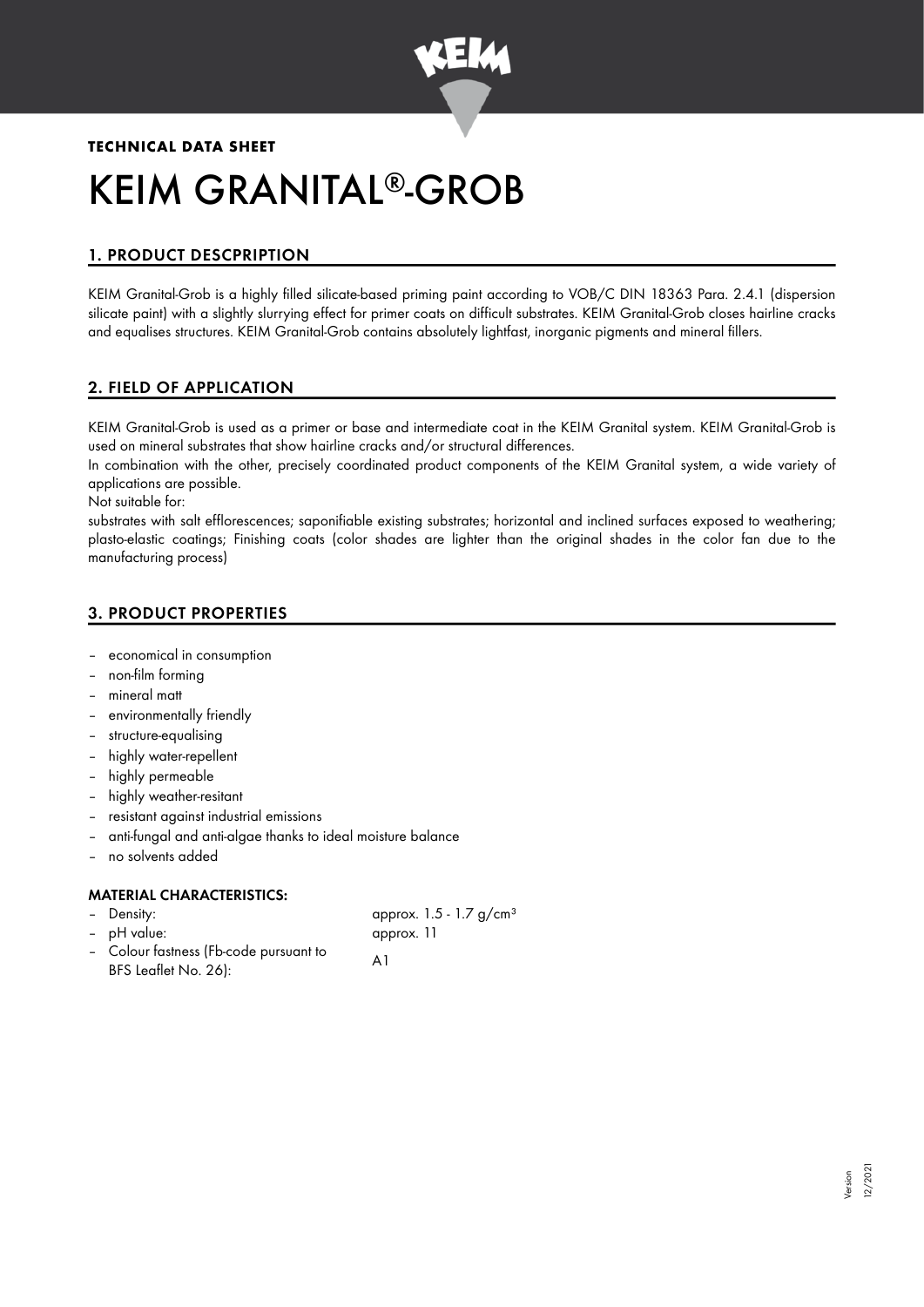## CLASSIFICATION:

| - Classification according to:                               | DIN EN 1062-1                                             |
|--------------------------------------------------------------|-----------------------------------------------------------|
| - Classification according to VOB:                           | Silicate emulsion paint according to DIN 18363 sec. 2.4.1 |
| - Diffusion-equivalent air layer<br>thickness (sd-value):    | ≤ 0,01 m                                                  |
| - Diffusion-equivalent air layer<br>thickness class:         | V1                                                        |
| - Test standard Diffusion equivalent air<br>layer thickness: | <b>DIN EN ISO 7783</b>                                    |
| - Gloss level at $85^\circ$ :                                | matt                                                      |
| - Test standard Gloss level:                                 | ISO 2813                                                  |
|                                                              |                                                           |

## COLOUR SHADES:

White and colour shades only with purely mineral, light-resistant pigments. Note: Filled paint material is not suitable for finish coats because the colours are lighter than original shades. On-site tinting exclusively with KEIM colour concentrates.

## 4. APPLICATION INSTRUCTIONS

## SUBSTRATE PREPARATION:

The substrate must be dry, sound, free from chalking, clean and dust-free. Loose parts of existing coatings must be removed mechanically or by high-pressure water jetting. Defective areas must be filled and texture-matched using a suitable repair material. Any sintered layers on new renders must be removed with KEIM Ätzflüssigkeit (lime remover) according to instructions. New render areas (repairs) are generally to be pretreated with KEIM Ätzflüssigkeit (lime remover) according to the specifications in the Technical Data Sheet. Strongly absorbing surfaces must be primed with KEIM Spezial-Fixativ. Please, refer to the Technical Data Sheets of the primer regarding application and dilution. Sound, organic, existing coatings must be precoated with KEIM Contact-Plus as bonding bridge. Old coatings that are plasto-elastic or susceptible to saponification are not suitable for coating. Old, film-forming coatings that are not sound or hinder vapour diffusion must be removed with the paint stripper KEIM Dispersionsentferner or by mechanical methods. In case of larger cracks or strong structural differences, a primer coat with KEIM Contact-Plus might be necessary instead of KEIM Granital-Grob. A pretreatment with KEIM Silangrund is recommended for surfaces exposed to high moisture or weathering.

## APPLICATION CONDITIONS:

Ambient and substrate temperature ≥ 5 °C during application and drying. Do not apply in direct sunlight or on sun-heated substrates. Protect surfaces from direct sun, wind and rain during and after application.

## PREPARATION OF MATERIAL:

Stir up KEIM Granital-Grob thoroughly before application.

#### APPLICATION:

KEIM Granital-Grob can be painted, rolled or sprayed (nozzle: ≥ 443, for further information see TM on airless technology). On difficult, poorly and/or differently absorbent substrates, Special Fixative (Spezial-Fixativ) KEIM is recommended as a thinner.

Primer coat: For the primer coat, application with a roller or brush is recommended. Apply KEIM Granital-Grob in the normal case undiluted or depending on the absorbency of the substrate, diluted up to max. 20 % with KEIM Spezial-Fixativ. Final coat: Apply with undiluted KEIM Granital. Three coats are recommended in the event of very heavy use.

#### DRYING TIME:

Can be overcoated after 12 hours at the earliest (at 23°C and 50% RH). At higher relative humidity, layer thicknesses and/ or lower temperatures, drying is delayed accordingly. After pretreatment with KEIM Silangrund, the base coat should be applied after approx. 4 hours.

## CONSUMPTION:

approx. 0,2 kg/m² for a single coating.

These material consumption values are guide values for smooth substrates. Exact consumption values must be determined by means of test areas.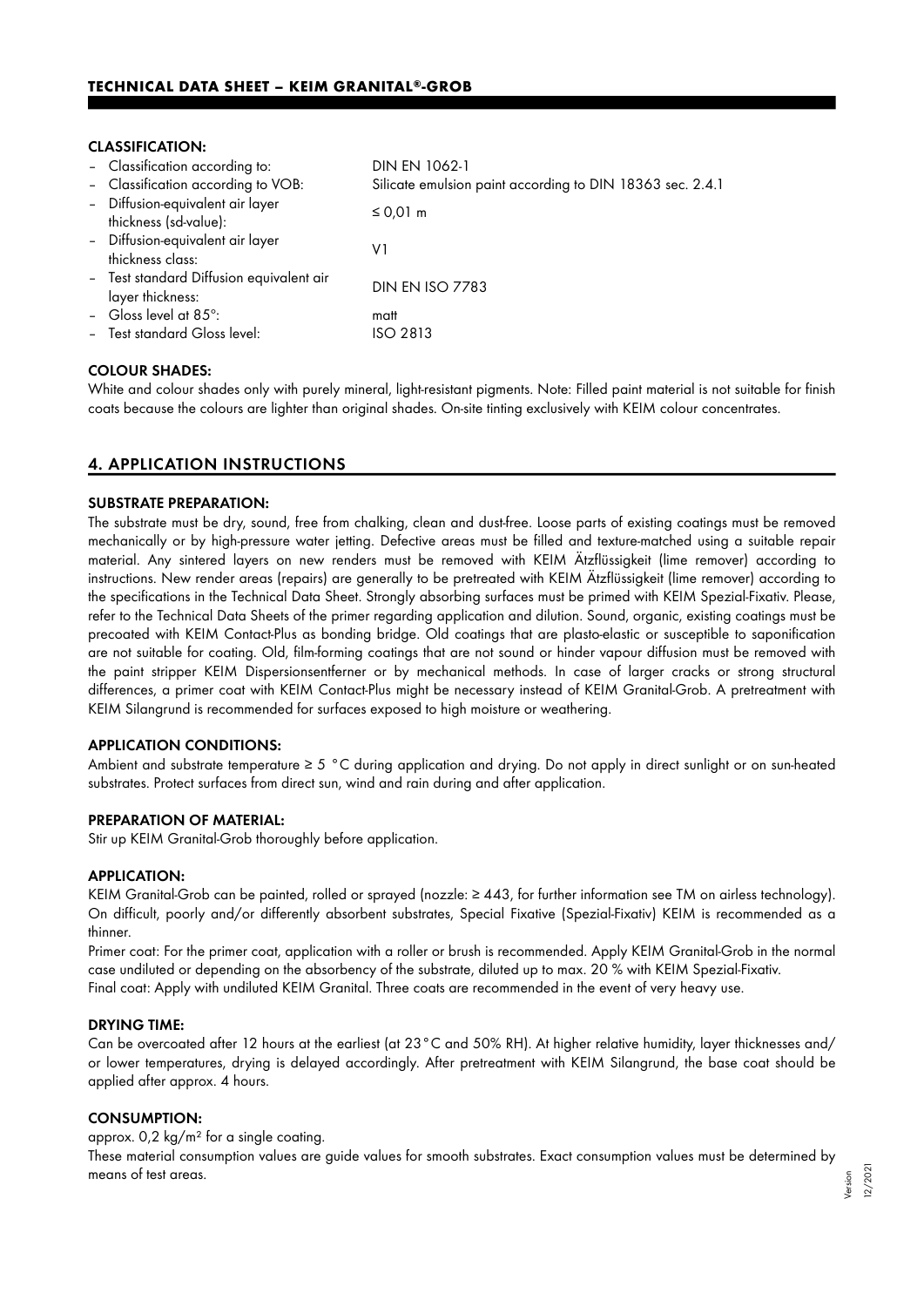## CLEANING OF TOOLS:

Clean immediately with water.

# 5. PACKAGING

| <b>Container content</b> | Unit of measure | Quantity on pallet | Type of container |
|--------------------------|-----------------|--------------------|-------------------|
| 25                       | κg              | 24                 | bucket            |
|                          | ĸg              |                    | bucket            |
| 25                       | ĸg              | 80                 | bucket            |

# 6. STORAGE

| max. storage time | <b>Storage conditions</b>                            |
|-------------------|------------------------------------------------------|
| 12 months         | cool<br>frost-free<br>keep container tightly sealed. |

# 7. DISPOSAL

For disposal information refer to section 13 of the safety data sheet.

## EC WASTE CODE:

Waste code: 08 01 12

# 8. SAFETY INSTRUCTIONS

Please, refer to the Material Safety Data Sheet.

# GISCODE:

GIS code: BSW 10

# 9. GENERAL INFORMATION

Cover surfaces not to be treated, especially glass, ceramics and natural stone. Any splashes on surrounding surfaces or traffic areas must be rinsed off immediately with plenty of water. Mixing with products not part of the system or other foreign additives is not permitted.

# 10. CERTIFICATES & QUALITY SEALS